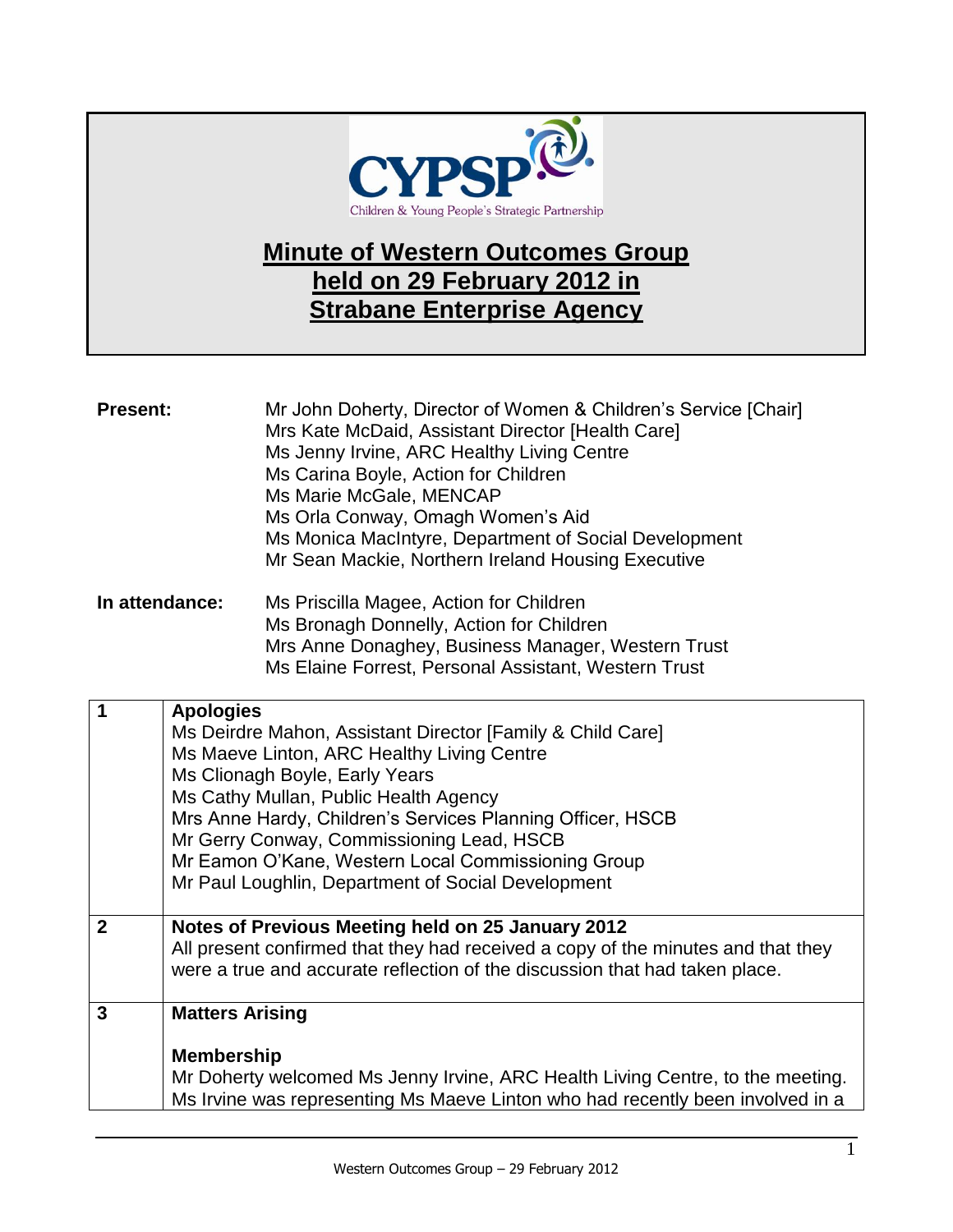road traffic accident. Mr Doherty asked Ms Irvine to pass on the good wishes of members to Ms Linton.

Mr Doherty advised that Ms Colleen Heaney, Assistant Director, would be the new representative from the Youth Justice Agency. He also advised members that Ms Hazel Deeney, had resigned from the group as her contract with First Housing had expired. Staff in CINI had been apprised that there was now an opportunity for a new member to join the group. Mr Doherty agreed to keep members apprised of developments in relation to representation from District Councils and the PSNI.

Ms Donnelly suggested inviting a representative from Youth Education to join the group in addition to the WELB representative. Mr Doherty agreed to pursue this.

Mr Doherty noted that a schedule of monthly meetings for 2012 had already been issued, but said the frequency of meetings may be reviewed in the near future.

Mr Doherty asked Ms MacIntryre for clarification on the DSD representative for Family Support Hubs in the Omagh area. Ms MacIntyre agreed to speak with Ms Cynthia Porter, DSD, and request her to contact Mr Doherty.

## **Finance and Commissioning Process 2011/12**

Ms McGale withdrew from the meeting for this item.

Mr Doherty advised that two organisations had already been allocated payments totalling £47,000 from the Western Outcomes Group's budget of £100,000 for 2011/12. Following a second call for applications, Mr Doherty advised that seven applications totalling £46,822 had been received from the following organisations:-

| Foyle Down's Syndrome Trust | £7,139  |
|-----------------------------|---------|
| <b>Omagh HomeStart</b>      | £2,400  |
| Dry Arch Centre             | £9,435  |
| Positive Futures, Fermanagh | £9,998  |
| Foyle Women's Aid           | £13,350 |
| Mencap                      | £2,500  |
| Fermanagh Women's Aid       | £2,000  |
| Total                       | £46,822 |

Mrs Donaghey advised that due to time constraints, the invitation to apply for in-year non recurrent funding had been forwarded to groups who already had an existing contract. The following criteria, which had been used by other Outcomes Groups, had been stipulated:-

**Family Support Interventions are locally based perspective activities targeted as vulnerable children living in adverse family situations that are designed:-**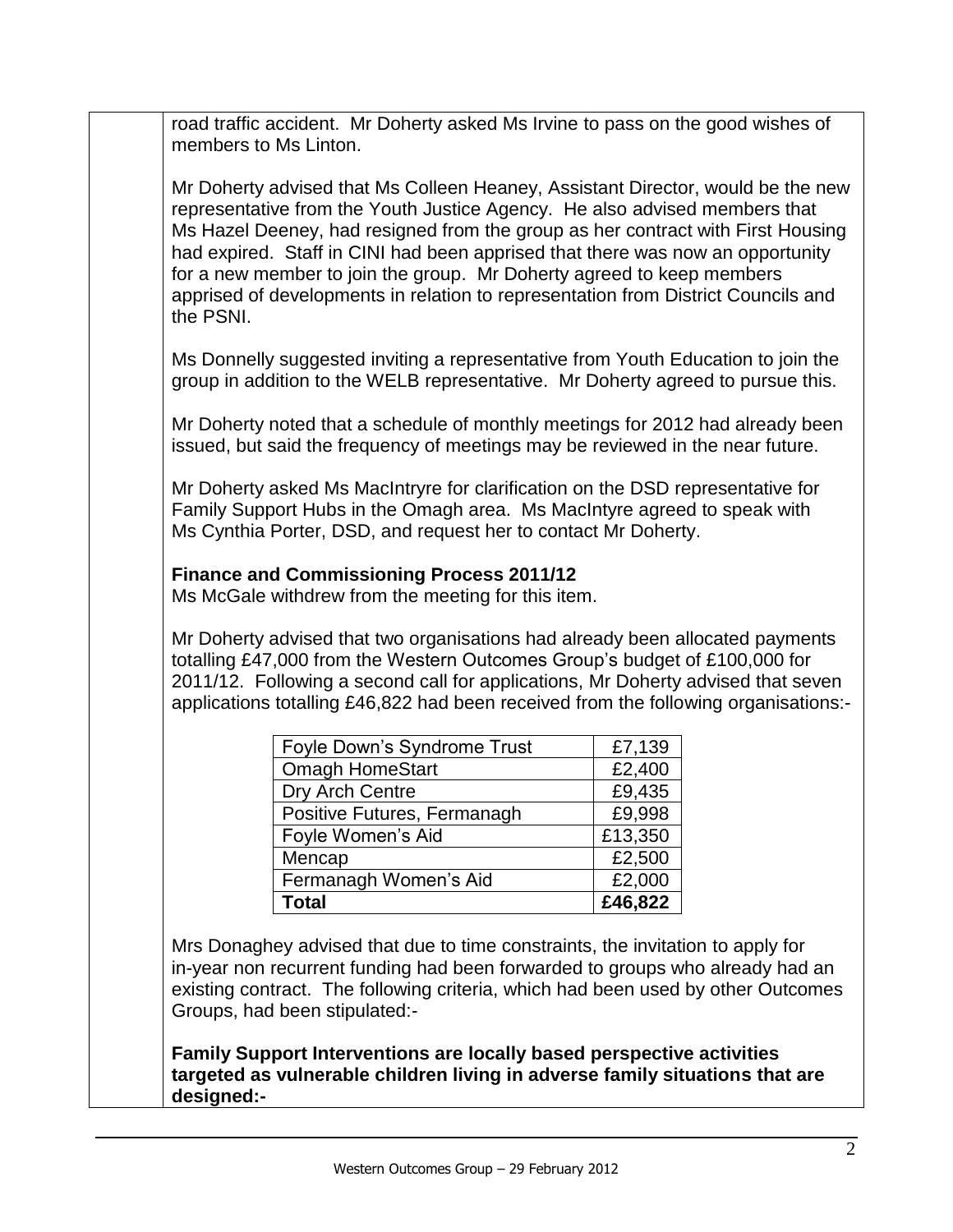| $\triangleright$ To build on the strengths of families.<br>$\triangleright$ To develop the resilience of children and young people.<br>$\triangleright$ To alleviate stress and promote parental competencies and<br>behaviours to increase the ability of families to successfully nurture<br>their children.<br>$\triangleright$ To enable families to use other resources and opportunities available<br>in the community and create supportive networks to enhance their<br>child rearing abilities. |
|----------------------------------------------------------------------------------------------------------------------------------------------------------------------------------------------------------------------------------------------------------------------------------------------------------------------------------------------------------------------------------------------------------------------------------------------------------------------------------------------------------|
| Members raised concerns as to whether groups could actually spend their<br>allocation before the end of March 2012. Following discussion, it was agreed that<br>groups should be contacted to confirm that they could guarantee they could incur<br>the costs in this financial year.                                                                                                                                                                                                                    |
| Mr Doherty advised that as the Western Outcomes Group could not carry forward<br>monies to the next financial year, further discussion would be required on the<br>remaining balance of £6,000. It was agreed that when groups were contacted<br>about the in-year spend, they would be offered the option of increasing their<br>financial request, but they would be required to complete a revised application for<br>audit purposes.                                                                 |
| <b>Finance and Commissioning Process 2012/13</b><br>Mr Doherty advised that a standardised commissioning framework was being<br>devised by the CYPSP for 2012/13 and beyond which would ensure a transparent<br>and standardised process in the future for all Outcomes Groups.                                                                                                                                                                                                                          |
| Ms MacIntyre advised that DSD were in the process of entering a three year<br>funding period and were eager to access the completed action plan to inform<br>decision making and to ensure allocations where granted to achieve the best<br>investment for outcomes. Mr Doherty said the Western Outcomes Group needed<br>to look at how investment streams could best interface with each other to deliver<br>resources in the most meaningful way.                                                     |
| Mr Doherty agreed to speak with Mrs Hardy regarding the publication of the<br>commissioning process for 2012/13.                                                                                                                                                                                                                                                                                                                                                                                         |
| Visit by Chief Executive, Public Health Agency<br>Mr Doherty advised that Mr Conway and Ms Mullan were facilitating a visit today<br>by Mr Eddie Rooney, Chief Executive, Public Health Agency, to the Shantallow<br>Hub. He agreed to apprise members of the visit at the next meeting.                                                                                                                                                                                                                 |
| Mr Doherty said the Trust were planning to establish seven Hubs in the following<br>localities - Limavady, Omagh, Fermanagh, Strabane and 3 in Derry. He said<br>Hubs were the best way of collectively delivering statutory, voluntary and<br>community services.                                                                                                                                                                                                                                       |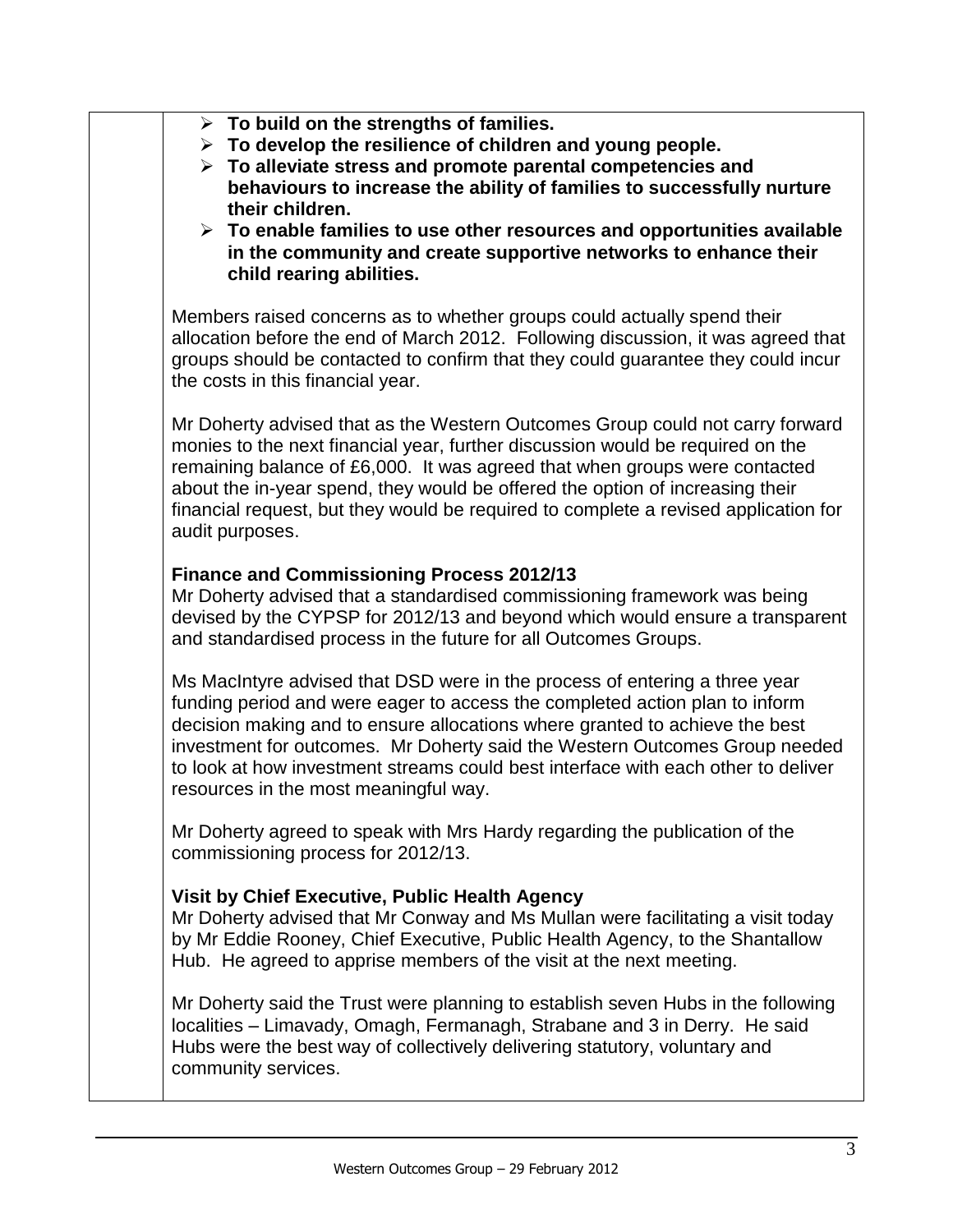| $\overline{\mathbf{4}}$ | <b>Preliminary Action Plan for the Western Area</b>                                                                                                                                                                                                                                                                                                                                                                                                                                                                                                                                                                                                                                                                                                                           |
|-------------------------|-------------------------------------------------------------------------------------------------------------------------------------------------------------------------------------------------------------------------------------------------------------------------------------------------------------------------------------------------------------------------------------------------------------------------------------------------------------------------------------------------------------------------------------------------------------------------------------------------------------------------------------------------------------------------------------------------------------------------------------------------------------------------------|
|                         | <b>Dissemination</b><br>Members agreed that they had disseminated the Preliminary Action Plan within<br>their organisations.<br><b>Consultation Sessions/Workshops</b><br>Mr Doherty said Mrs Hardy had advised of planned consultation meetings with the<br>assistance of Ms Magee and Ms Donnelly as follows:-<br>$\triangleright$ Supporting Communities.<br>$\triangleright$ 5 Locality Planning Groups.<br>> School Aged Mothers.<br>$\triangleright$ Disability Forum.<br>$\triangleright$ Omagh Early Years.                                                                                                                                                                                                                                                           |
|                         | <b>Analysis</b><br>Mr Doherty reported that Mrs Hardy, Mrs Geehan, Mrs Magee and<br>Mrs Donnelly had arranged to meet on either 12 or 13 April 2012 to collate<br>consultation responses. They extended an invitation to members to join them.<br>Ms Boyle advised that she would like to be involved in this process. Ms Conway<br>was concerned that late applications received after the closing date of<br>11 April 2012 may not be considered. Ms Donnelly advised that another meeting<br>to analyse the responses would probably need to be organised, so any late<br>applications would be duly considered. Ms McGale said members should<br>encourage people to respond to the consultation. Mr Doherty said summaries of<br>responses would be shared with members. |
|                         | Mr Doherty agreed to speak with Mrs Hardy regarding involving Participation<br>Network in the consultation process.<br><b>Completion of Action Plan</b><br>Mr Doherty advised that the CYPSP had requested Outcomes Groups to have<br>their analysis completed by 1 June 2012 and a finalised action plan ready by<br>11 June 2012.                                                                                                                                                                                                                                                                                                                                                                                                                                           |
| 5                       | <b>Parenting NI Update</b><br>Mr Doherty welcomed Ms Maria Herron, Parenting NI, to the meeting.<br>Ms Herron advised that to date 12 parents had agreed to join the Parents Advisory<br>Group. She was in the process of recruiting another 3 members and<br>acknowledged the assistance from the Locality Planning Groups in making contact<br>with parents. The first meeting of the Parents Advisory Group was scheduled for<br>22 March 2012 at 6.30 pm in the Tara Centre, Omagh. Ms Herron shared with<br>members a poster advertising the group. Members suggested distributing the<br>poster to Community Midwives in GP Surgeries, SureStart groups, libraries,<br>schools and forthcoming conferences.                                                             |